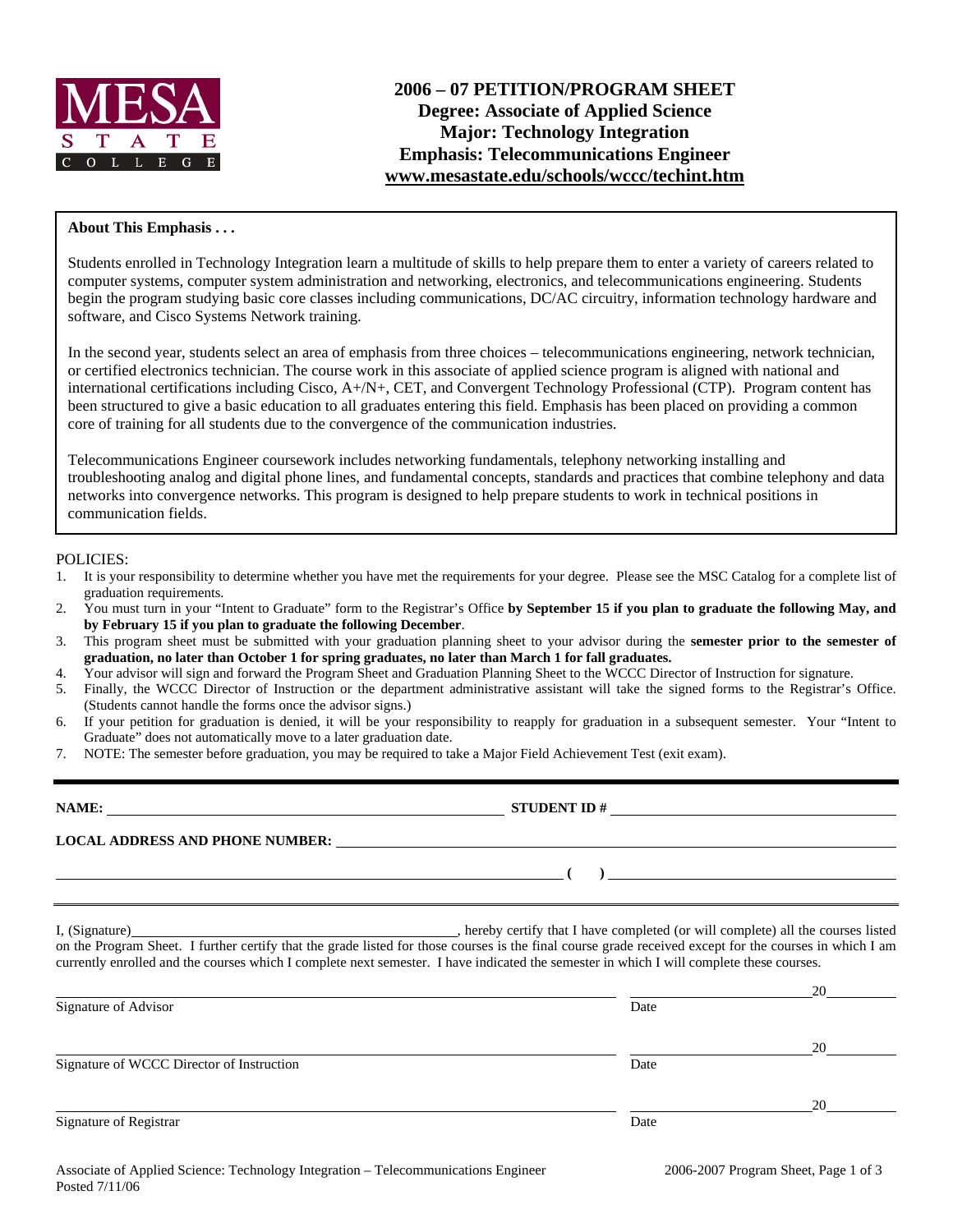- A cumulative grade point average of 2.0 or higher must be maintained for all courses taken and a "C" or better must be achieved in each course which comprises the area of emphasis or specialization for TECI.
- It is recommended that students work closely with a faculty advisor when selecting appropriate courses and scheduling classes.

| <b>GENERAL EDUCATION</b> (18 Semester Hours)                                                      |     |        |                                                         |      |      |           |                                                                                  |     |        |       |      |      |           |
|---------------------------------------------------------------------------------------------------|-----|--------|---------------------------------------------------------|------|------|-----------|----------------------------------------------------------------------------------|-----|--------|-------|------|------|-----------|
| Course                                                                                            | No. | Credit | Grade                                                   | Term | Year | Trns/Subs | Course                                                                           | No. | Credit | Grade | Term | Year | Trns/Subs |
| Social and Behavioral Science, Humanities or Selected Speech<br><b>English</b> (6 semester hours) |     |        |                                                         |      |      |           |                                                                                  |     |        |       |      |      |           |
| <b>ENGL</b>                                                                                       | 111 |        | $\frac{3}{2}$ $\frac{1}{2}$ $\frac{1}{2}$ $\frac{1}{2}$ |      |      |           | <b>Courses</b> (6 semester hours)                                                |     |        |       |      |      |           |
| <b>ENGL</b>                                                                                       | 112 | 3      |                                                         |      |      |           |                                                                                  |     |        |       |      |      |           |
|                                                                                                   |     |        |                                                         |      |      |           |                                                                                  |     |        |       |      |      |           |
| <b>Mathematics</b> (4 semester hours)                                                             |     |        |                                                         |      |      |           | <b>Kinesiology</b> (2 semester hours)                                            |     |        |       |      |      |           |
| MATH                                                                                              |     | 113 4  |                                                         |      |      |           | <b>KINE/HPWA</b>                                                                 | 100 |        |       |      |      |           |
|                                                                                                   |     |        |                                                         |      |      |           | <b>KINA/HPWE</b>                                                                 |     |        |       |      |      |           |
|                                                                                                   |     |        |                                                         |      |      |           | See the M.S.C. catalog for the list of approved KINA/HPWE/Selected DANC courses. |     |        |       |      |      |           |

## **Associate of Applied Science: Technology Integration – Telecommunications Engineer** (49 Semester Hours)

| Course      | <u>No.</u> | Credit                     | Grade | Term | Year | Trns/Subs | Course      | No.         | Credit                  | Grade                                                                                                      | Term | Year | Trns/Subs |
|-------------|------------|----------------------------|-------|------|------|-----------|-------------|-------------|-------------------------|------------------------------------------------------------------------------------------------------------|------|------|-----------|
| <b>TECI</b> | 117        | $\overline{\phantom{0}3}$  |       |      |      |           | <b>TECI</b> | <u>256L</u> |                         | $\frac{1}{\sqrt{1-\frac{1}{2}}}$ and $\frac{1}{\sqrt{1-\frac{1}{2}}}$ and $\frac{1}{\sqrt{1-\frac{1}{2}}}$ |      |      |           |
| <b>TECI</b> | 118        | $\overline{3}$             |       |      |      |           | <b>TECI</b> | 260         | $\frac{3}{2}$           |                                                                                                            |      |      |           |
| <b>TECI</b> | 132        | $\frac{3}{2}$              |       |      |      |           | <b>TECI</b> | 290         | $\frac{2}{2}$           |                                                                                                            |      |      |           |
| TECI        | 170        | $\overline{\phantom{0}3}$  |       |      |      |           | <b>TECI</b> | $-292$      | $\frac{4}{ }$           |                                                                                                            |      |      |           |
| <b>TECI</b> | 180        | $\frac{3}{2}$              |       |      |      |           | <b>UTEC</b> | 107         | $\frac{4}{ }$           |                                                                                                            |      |      |           |
| <b>TECI</b> | 185        | $\overline{4}$             |       |      |      |           | <b>UTEC</b> | <u>251</u>  | $\overline{2}$          |                                                                                                            |      |      |           |
| <b>TECI</b> | <u>220</u> | $\overline{\phantom{2}}^2$ |       |      |      |           | <b>SPCH</b> | 101         | $\overline{\mathbf{3}}$ |                                                                                                            |      |      |           |
| <b>TECI</b> | <u>240</u> | $\frac{3}{2}$              |       |      |      |           | <b>SPCH</b> | 102         | $\frac{3}{2}$           |                                                                                                            |      |      |           |
| <b>TECI</b> | 256        | 3                          |       |      |      |           |             |             |                         |                                                                                                            |      |      |           |
|             |            |                            |       |      |      |           |             |             |                         |                                                                                                            |      |      |           |

#### **GENERAL EDUCATION** (18 Semester Hours)

**English – 6** Semester Hours ENGL 111 **and** ENGL 112

**Mathematics – 4** semester hours MATH 113

**Social and Behavioral Science, Humanities, or Selected Speech Courses – 6** semester hours (See current MSC catalog for the approved list of courses that fulfill this requirement.)

**Kinesiology – 2** semester hours KINE/HPWA 100 and one KINA/HPWE/Selected DANC course